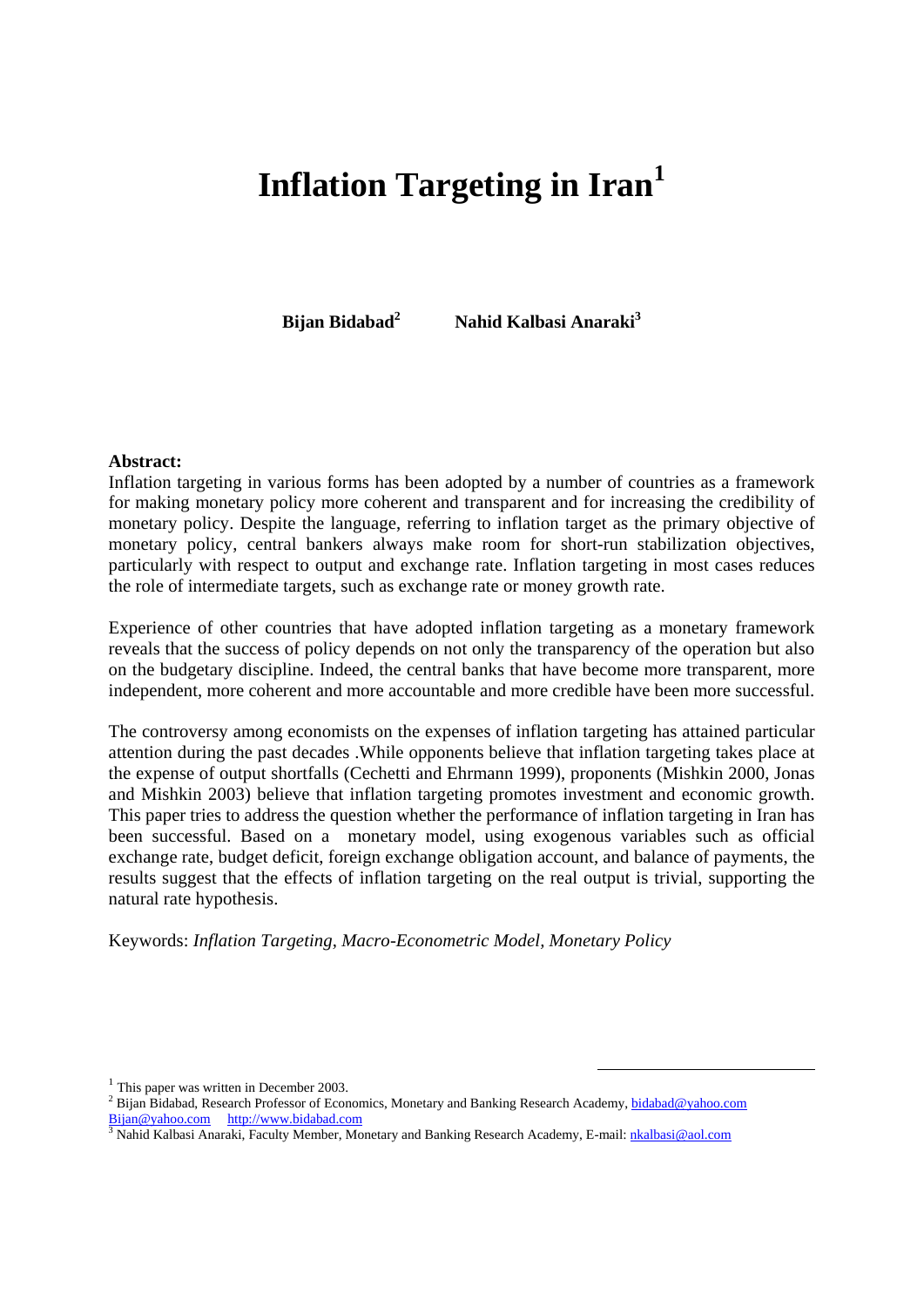#### **I- Introduction**

Indeed, the unhappy experience of the Latin America and East Asian countries with pegged exchange rate regimes who subsequently found themselves in deep financial crisis in the late 1990s has induced other countries to search for alternative nominal anchors. The emergence of inflation targeting over the past decade has been seen as a development in the approach of central banks to the conduct of monetary policy. After the adoption by New Zealand in 1990, inflation targeting has been the choice of a growing number of central banks in industrial and emerging economies, including Canada, Brazil, Chile, the Czech Republic, Poland, Sweden and the U.K.

Inflation targeting is a monetary policy strategy that encompasses five main elements: (i) the public announcement of the medium-term numerical target for inflation (ii) an institutional commitment for price stability (iii) an information inclusive strategy in which, many variables, and not just monetary aggregates or the exchange rate are used for deciding the setting of policy instruments (iv) increased transparency of the monetary policy strategy through communication with the public and the markets about the objectives, and decisions, (v) increased accountability of the central bank for attaining its inflation objectives.

Inflation targeting proponents cite many benefits to this policy including solving the dynamic inconsistency problem that produces high inflation rate, and reducing inflation variability. Inflation targeting has also the key advantage that is easily understood by the public, and thus is highly transparent. And last but not least, if flexible, it helps to stabilize output as well.

Critics of inflation targeting have noted major disadvantages: (i) inflation targeting is too rigid (ii) it allows too much discretion (iii) it has the potential to increase output instability (iv) it will lower economic growth (v) it produces weak central bank accountability because inflation is hard to control and because there are long lags from the monetary policy instruments to the inflation outcome (vi) exchange rate flexibility required by inflation targeting might cause financial instability, (vii) and finally, it may not be sufficient to ensure fiscal discipline or prevent fiscal dominance.

Indeed, a relatively long list of requirements should be met if the inflation targeting is to operate successfully. These requirements include: (i) a strong fiscal position (ii) a well understood transmission mechanism between monetary policy instruments and inflation (iii) a well developed financial system (iv) a clear mandate for price stability (v) absence of other nominal anchors than inflation (vi) transparency and accountability of monetary policy. Indeed, it is not possible to say whether a country meets these requirements or not: it is more a question of the degree to which these preconditions are met.

One decade of inflation targeting in the world offers useful lessons on the design and implementation of this framework. Since Iranian economy has started to adopt inflation targets in the medium-term through the Five Year Development Plans since 1989, this paper tries to investigate the feasibility of the targets within a monetary model. Moreover, it tests the hypothesis a trade off between inflation targeting and real output.

In the next section we review the performance of countries that have adopted inflation targeting. Section III is allocated to the inflation targeting and monetary policy instruments in Iran. Section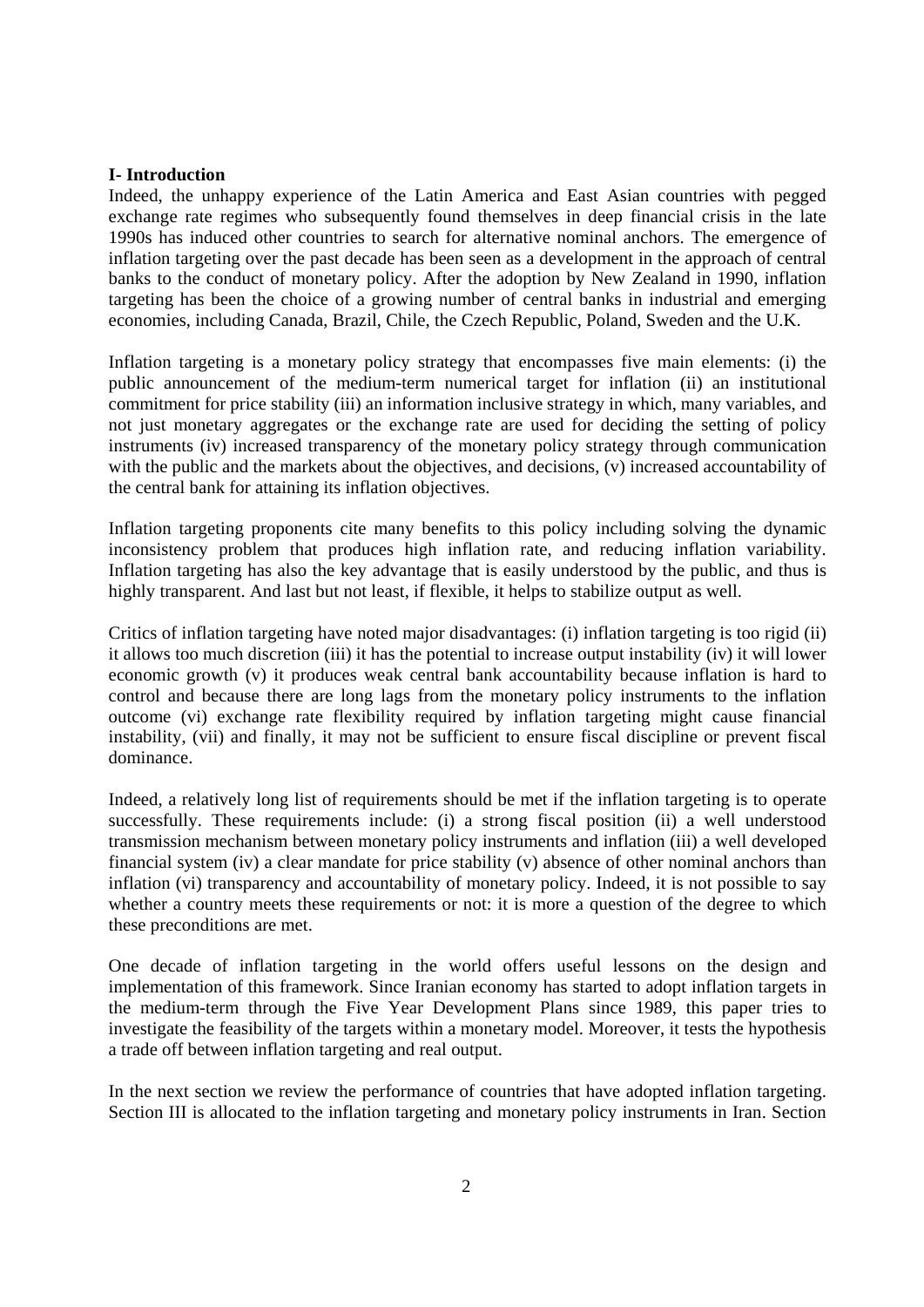IV presents the estimated results of a monetary model, measuring the trade off between inflation and real output. And finally, the last section rap up and concludes.

#### **II- Experience of other countries:**

In this section we try to investigate the success of reducing inflation in some countries who adopted this policy. Moreover, we will investigate whether the reduction in inflation rate has occurred at the cost of real output reduction.

Cechetti and Ehrmann (1999) choosed 23 countries where 9 have performed some targeting for reducing inflation. They show that for the latter group inflation fell by more than 7 percent points on average, from 10.82 percent in the late 1980s to 3.41 percent in the late 1990s, whereas for the non-targeted the average reduction amounts to 3.6 percent. Indeed, inflation targeting has achieved its primary objective of lowering inflation. Moreover, the output and inflation statistics supports the view that inflation targeters have reduced inflation at the expense of increase in output volatility. Indeed, the outcome depends on many issues, including a country's economic structure, its policy regime, and the actual pattern of shocks it has faced. $4$ 

In another study, Frederic S. Mishkin (2000) investigates inflation targeting in an emerging economy, Chile. Before embarking the inflation targeting, passed new central bank legislation in 1989, which gave independence to the central bank and mandated price stability as one of its primary objectives. Chile's central bank pursued a very gradualist approach to lowering its inflation objectives. The Chilean experience was quite successful. Inflation fell from about 20% in 1991 to around 3.5% in 2000. Over the same period, output growth was very high, averaging more than 8 percent per year. The Chile experienced that inflation targeting can be used as a successful strategy for gradual disinflation in emerging market countries, even when initial inflation is around 20%. It is important to notice that inflation targeting cannot be solely attributed to the actions of central bank, supervision policies, such as absence of fiscal deficits and supervision of financial sector have been crucial to its success.

Jonas and Mishkin (2003) in their paper "Inflation Targeting in Transition Countries: Experiences and Prospects" examine the inflation targeting experience in three transition economies of the Czech Republic, Poland and Hungary. A key lesson from the experience of inflation targeting in transition countries is that their economic performance have been improved. All these countries have an independent central bank with a clear mandate to pursue price stability. There has also been significant progress in making more transparent monetary policy decision and more accountable central banks. Financial markets are relatively well developed, allowing for reasonably effective transmission mechanism between monetary policy instruments and inflation.

With respect to fiscal position, fiscal deficits have widened significantly, particularly in the Czech Republic and Hungary. However, these deficits have not yet posed direct problems to inflation targeting in the sense of fiscal dominance of monetary policy because they have been financed by non-monetary means. Moreover, these countries have a regime of managed float and inflation is the only nominal anchor in the economy. The experience of these transition countries show that all three countries are preceding well with disinflation and there is a good chance that in a few years,

 <sup>4</sup> -Cecchetti S. And M. Ehrmann "Does inflation targeting increase output volatility? An international comparison of policy makers' preferences and outcomes", NBER working paper 7426, Dec 1999.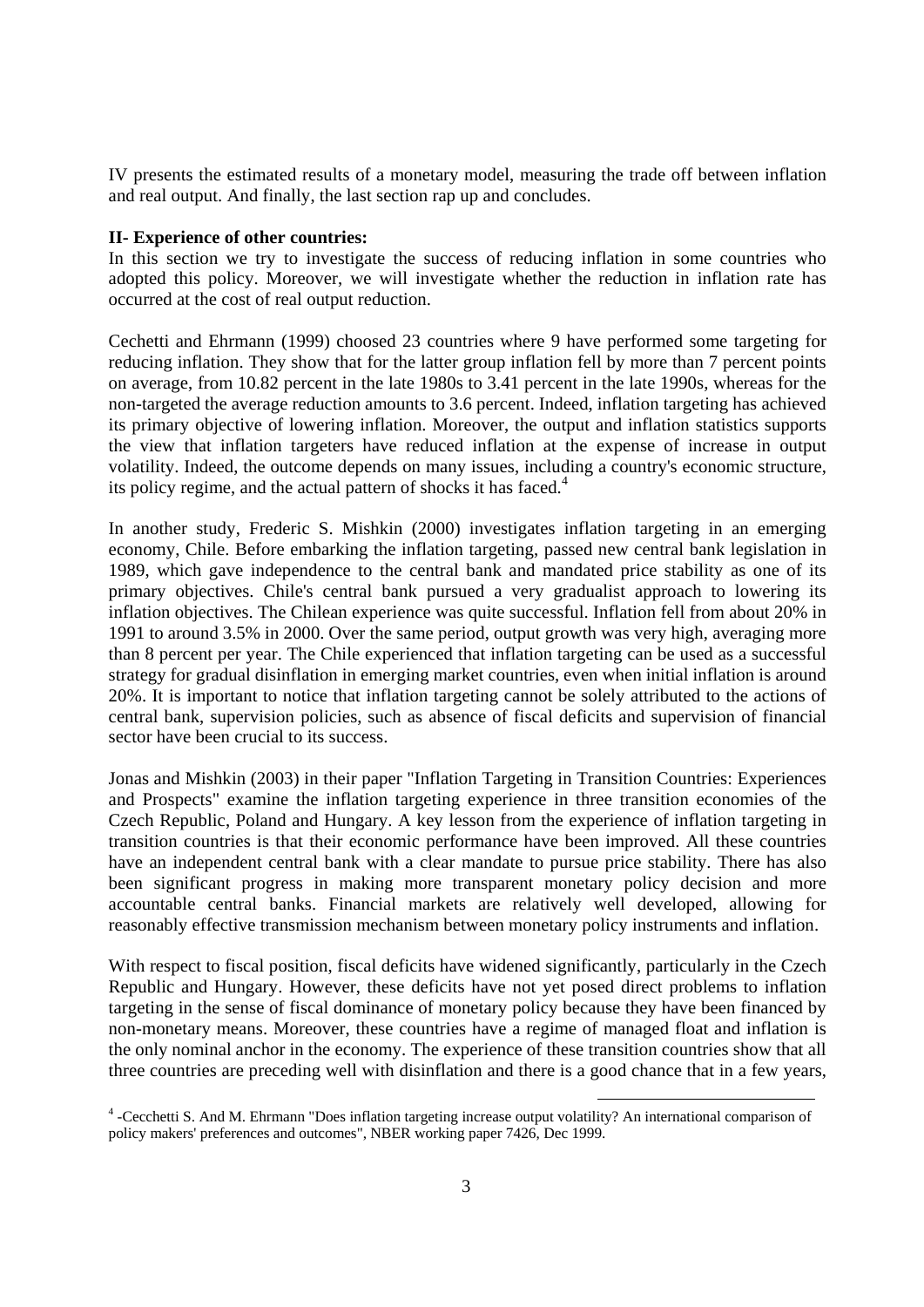they should be able to reach price stability. However, the process of disinflation is not a smooth one. In this respect, one should bear in mind that countries could be quite successful in the longer term in bringing inflation down, but if a successful disinflation is accompanied by significant instability of inflation, this could be costly for the economy as well.

There is not yet much we can say about the history of inflation targeting in Hungary because it is so recent. The 2001 target was announced only in August 2001 and it therefore was more a shortterm inflation forecast than actual inflation target. Table (1) presents the history of inflation targeting in the Czech Republic and Poland, telling a different story.

| Tuble (1). The general and actual influence in the Checker Republic and I change |                      |                      |              |              |  |  |
|----------------------------------------------------------------------------------|----------------------|----------------------|--------------|--------------|--|--|
| Country                                                                          | Czech Republic (inf) | Czech Republic (inf) | Poland (inf) | Poland (inf) |  |  |
| Year                                                                             | Target               | Actual               | Target       | Actual       |  |  |
| 1998                                                                             | $5.5 - 6.5$          |                      |              | 8.6          |  |  |
| 1999                                                                             | $4 - 5$              | 1.5                  | $6.4 - 7.8$  | 9.8          |  |  |
| 2000                                                                             | $3.5 - 5.5$          |                      | 5.4-6.8      | 8.5          |  |  |
| 2001                                                                             | $2 - 4$              | 2.4                  | $6 - 8$      | 3.6          |  |  |
| 2002                                                                             | 2.75-4.75            |                      |              |              |  |  |

Table (1). Targeted and actual inflation in the Czech Republic and Poland

Source: Jonas and Mishkin, "Inflation Targeting in Transition Countries: Experience and Prospects", NBER, working paper 9667, April 2003, p23.

As it is seen in the above Table, in the Czech Republic the central bank undershot her inflation target particularly in 1998 and 1999. Only in 2001 the central bank succeeded in achieving her inflation targeting, but undershot its target again in 2002. In Poland there was an opposite problem, since the national bank of Poland (NBP) overshot her target in 1999 and 2000. Very tight monetary policy and slowing economic activity helped to bring inflation down sharply in 2001, and subsequently the 2001 and 2002 targets were undershot quite sizably. These deviations may seem to suggest that inflation targeting was not very successful in the Czech Republic and Poland.

Before making any definitive judgment about the success or failure of inflation targeting it is important to understand the reasons of such significant deviations from targeted inflation. We have to examine more closely the domestic and external economic circumstances that have prevailed during this period and have affected the actual inflation. At the time that Czech central bank launched inflation targeting, inflation was rising quite rapidly, but at the same time the economy was slipping into a prolonged recession. The 1998 and 2000 targets were specified at that time when the central bank, public and private forecasters expected much stronger economic growth than what actually occurred. However, in 1998-99 with the onset of major banking crisis in 1997- 98, economic activity fell down and contributed to a much faster disinflation than envisaged by the central bank. Moreover, in 1997-98 weak global economic activity contributed to falling commodity prices, including energy prices. The central bank calculations suggest that these external factors had a sizeable effect on net inflation; for instance in 1998 these factors reduced the inflation by 2-3 percentage points.

Like in Czech Republic, inflation in Poland had declined significantly during 1998 and 1999, but this decline was less dramatic. Relatively rapid economic growth of domestic demand, increase in import prices, and monopolistic structure of some industries resulted in reversal of disinflation in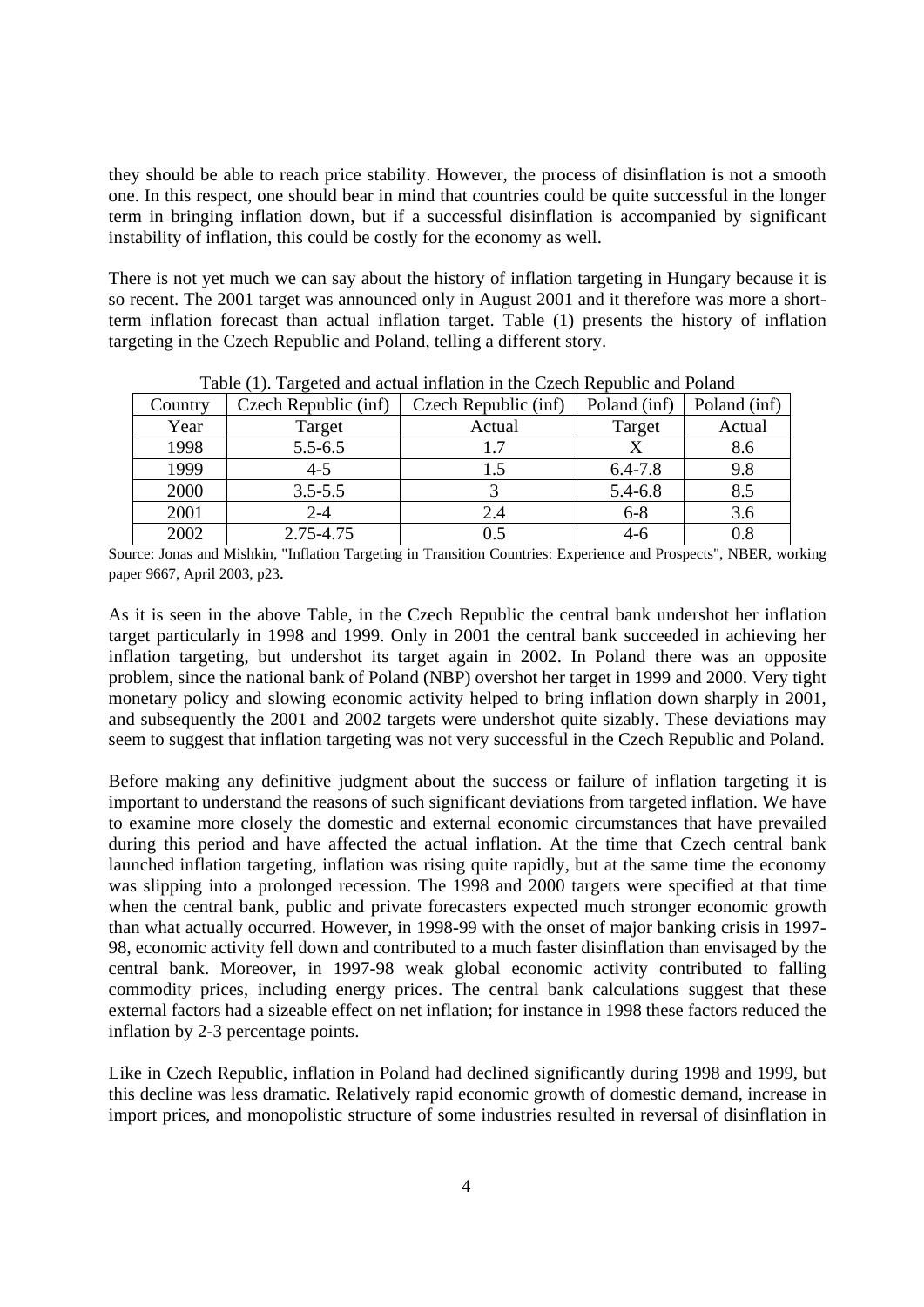Poland in 1999. Fiscal policy was also much more expansionary than the national bank of Poland (NBP) had expected, and this expansionary stance further fueled domestic demand. The NBP responded to these developments by significant tightening of the monetary policy and it continued to keep monetary conditions very tight even when inflation began to fall sharply later in 2000 and 2001. Indeed, the NBP tried to use tight monetary policy stance as an instrument to force the government to strengthen the structural fiscal balance, even at the cost of significant undershooting of its inflation target.

Judging from the success point of view in meeting its inflation target, the NBP has not been very successful, thus far. In the first two years, inflation targets were overshot, and in the third and fourth years there was a significant undershooting. Indeed, in Poland external factors may have been of less importance in explaining the failure to meet inflation targets than in Czech Republic, while the conduct of macroeconomic policy has probably mattered more. First, unexpected fiscal expansion combined with easy monetary policy contributed to the acceleration of inflation and overshooting of inflation targets; and subsequently sharp tightening of monetary policy, in the absence of further easing of fiscal policy, reduced inflation sharply and produced a significant undershooting of the target. A difficult problem for inflation targeting in transition countries is the stormy relationship between the central bank and the government. This can be alleviated by having a direct government involvement in the setting of inflation target and with a more active role of the central bank in communicating with both the government and the public.

| Year      | Canada | New Zealand | Sweden | U.K. | Industrial countries |
|-----------|--------|-------------|--------|------|----------------------|
| 1977-1986 | 7.5    | 13.1        | 9.2    | 9.5  | 7.3                  |
| 1987      | 4.4    | 15.7        | 4.2    | 4.1  | 3.1                  |
| 1988      | 4.0    | 6.4         | 5.8    | 4.9  | 3.4                  |
| 1989      | 5.0    | 5.7         | 6.4    | 7.8  | 4.4                  |
| 1990      | 4.8    | 6.1         | 10.5   | 9.5  | 5.0                  |
| 1991      | 5.6    | 2.6         | 9.3    | 5.9  | 4.5                  |
| 1992      | 1.5    | 1.0         | 2.3    | 3.7  | 3.3                  |
| 1993      | 1.8    | 1.3         | 4.6    | 1.6  | 3.0                  |
| 1994      | 0.2    | 1.7         | 2.2    | 2.5  | 2.4                  |
| 1995      | 2.1    | 3.7         | 2.5    | 3.4  | 2.6                  |
| 1996      | 1.6    | 2.3         | 0.5    | 2.4  | 2.4                  |
| 1997      | 1.5    | 1.1         | 0.5    | 3.2  | 2.1                  |
| 1998      | 0.9    | 1.2         | $-0.1$ | 3.4  | 1.5                  |
| 1999      | 1.7    | $-0.1$      | 0.4    | 1.5  | 1.4                  |
| 2000      | 2.7    | 2.5         | 0.9    | 2.8  | 2.2                  |
| 2001      | 2.5    | 2.7         | 2.4    | 1.8  | 2.2                  |
| 2002      | 2.2    | 2.6         | 2.1    | 1.6  | 1.5                  |

Table (2). CPI Inflation Rates in Canada, New Zealand, Sweden, and U.K.

Source: IMF, International Financial Statistics and IMF Outlooks,

Following McCallum (1996) we investigate inflation targeting arrangements in Canada, New Zealand, Sweden, and United Kingdom all of which adopted inflation targets between 1990 and 1993. A striking feature of the four arrangements is the similarity of the feedback procedures used by the central banks of these nations. In all of them, money market conditions were tightened or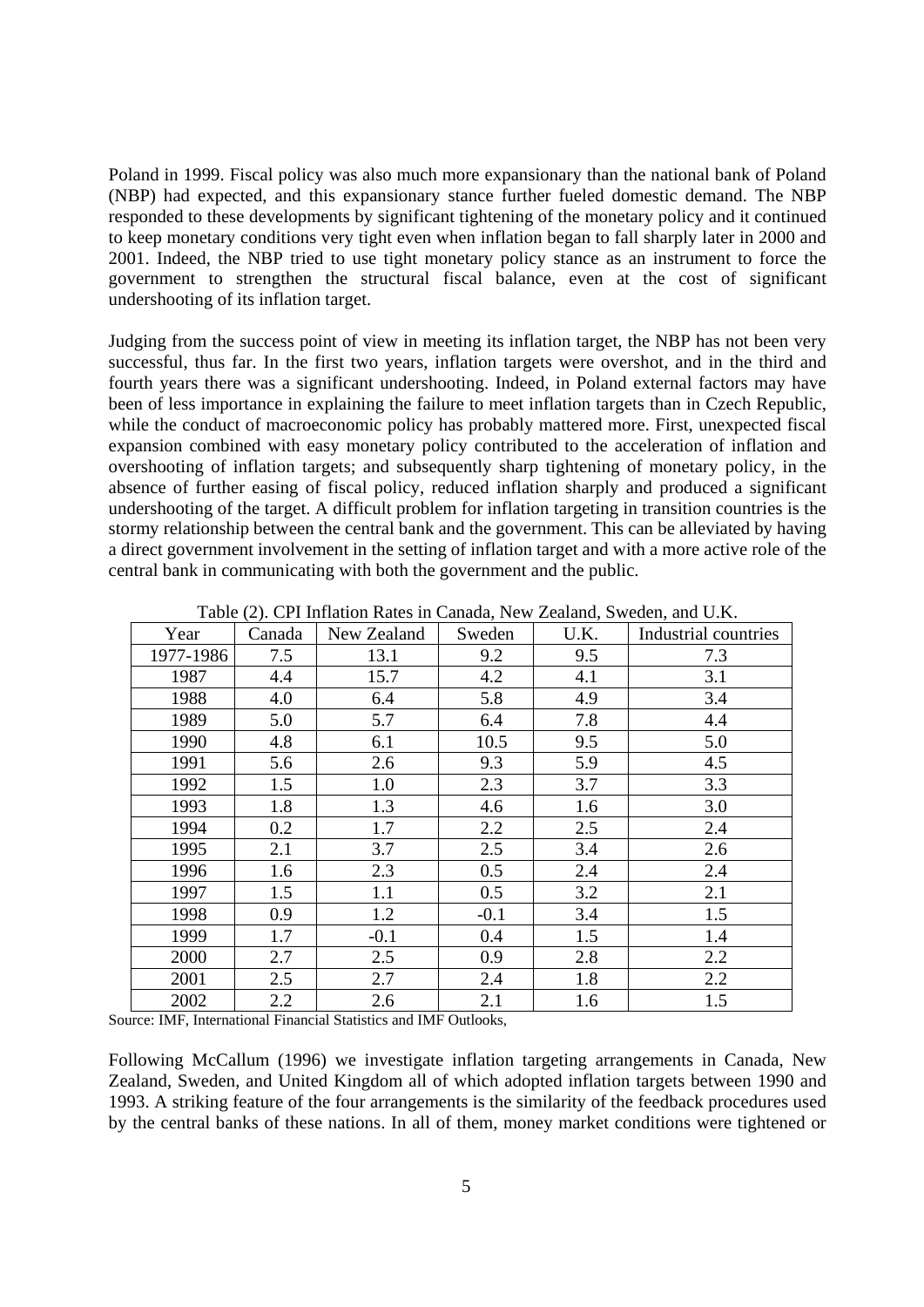loosened when inflation forecasts for a year ahead lie outside the target range, whose width is 2 percent. To address the question whether the performance of these countries have been successful, CPI inflation rates are reported in Table (2). For comparison, average CPI inflation rates across industrialized nations are reported in the final row.

As it is seen in Table (2) over the reported years prior to 1990 the four countries all had inflation rates that were higher than the average. In contrast, during 1992, 1993, and 1994, three of these countries experienced less inflation than the average of industrial countries. Whether or not, this outcome is a result of inflation targeting schemes per se, it would seem to be the case that the monetary policy stance has altered in these four countries. Moreover, as it is seen in the above mentioned Table, the inflation rate has been lower than the average of industrial countries from 1994 to 1999 in four countries, except for the U.K. and for New Zealand in 1995, supporting the success of inflation targeting strategy.

Table (3) reports the real GDP growth rates for the four inflation targeting countries and the average value for the industrial countries. In these figures one can find that undesirable real effects were generated by the adoption of anti inflationary measures. However, there has been an encouraging revival of growth since 1993, output growth rates above the industrial average were recorded in Canada, Sweden and the United Kingdom. All in all, the results suggest that the four inflation targeters have experienced higher economic growth than the industrial average except for New Zealand in 1997 and 1998.

| 1.0010 (0.001) |        |             |        |        |                      |
|----------------|--------|-------------|--------|--------|----------------------|
| Year           | Canada | New Zealand | Sweden | U.K.   | Industrial countries |
| 1977-1986      | 3.1    | 1.6         | 1.7    | 2.1    | 2.7                  |
| 1987           | 4.2    | $-1.7$      | 3.1    | 4.8    | 3.2                  |
| 1988           | 5.0    | 3.0         | 2.3    | 5.0    | 4.4                  |
| 1989           | 2.4    | $-0.5$      | 2.4    | 2.2    | 3.3                  |
| 1990           | $-0.2$ | $-0.1$      | 1.4    | 0.4    | 2.4                  |
| 1991           | $-1.8$ | $-2.1$      | $-1.1$ | $-2.0$ | 0.8                  |
| 1992           | 0.6    | $-0.2$      | $-1.9$ | $-0.5$ | 1.5                  |
| 1993           | 2.2    | 4.1         | $-2.1$ | 2.2    | 1.2                  |
| 1994           | 4.5    | 4.8         | 2.2    | 3.8    | 3.0                  |
| 1995           | 2.77   | 3.7         | 3.7    | 5.5    | 2.8                  |
| 1996           | 1.7    | 3.0         | 1.0    | 5.9    | 3                    |
| 1997           | 3.9    | 2.5         | 2.0    | 6.4    | 3.5                  |
| 1998           | 3.5    | $-0.4$      | 3.6    | 6.0    | 2.7                  |
| 1999           | 15.8   | 4.1         | 4.5    | 4.9    | 3.4                  |
| 2000           | 9.2    | 2.0         | 3.6    | 4.7    | 3.9                  |
| 2001           | 3.9    | 4.3         | 1.2    | 4.5    | $\mathbf{1}$         |
| 2002           | 4.2    |             | 3.6    | 5.6    | 1.8                  |

Table (3). Real GDP Growth Rates in Canada, New Zealand, Sweden, and U.K.

Source: IMF, International Financial Statistics, and IMF Outlook.

#### **III- Inflation Targeting in Iran**

Before implementing the First and Second Five Year Development Plan there is no record of inflation targeting in Iran, however, during the first two plans (1989-1994 and 1996-2001)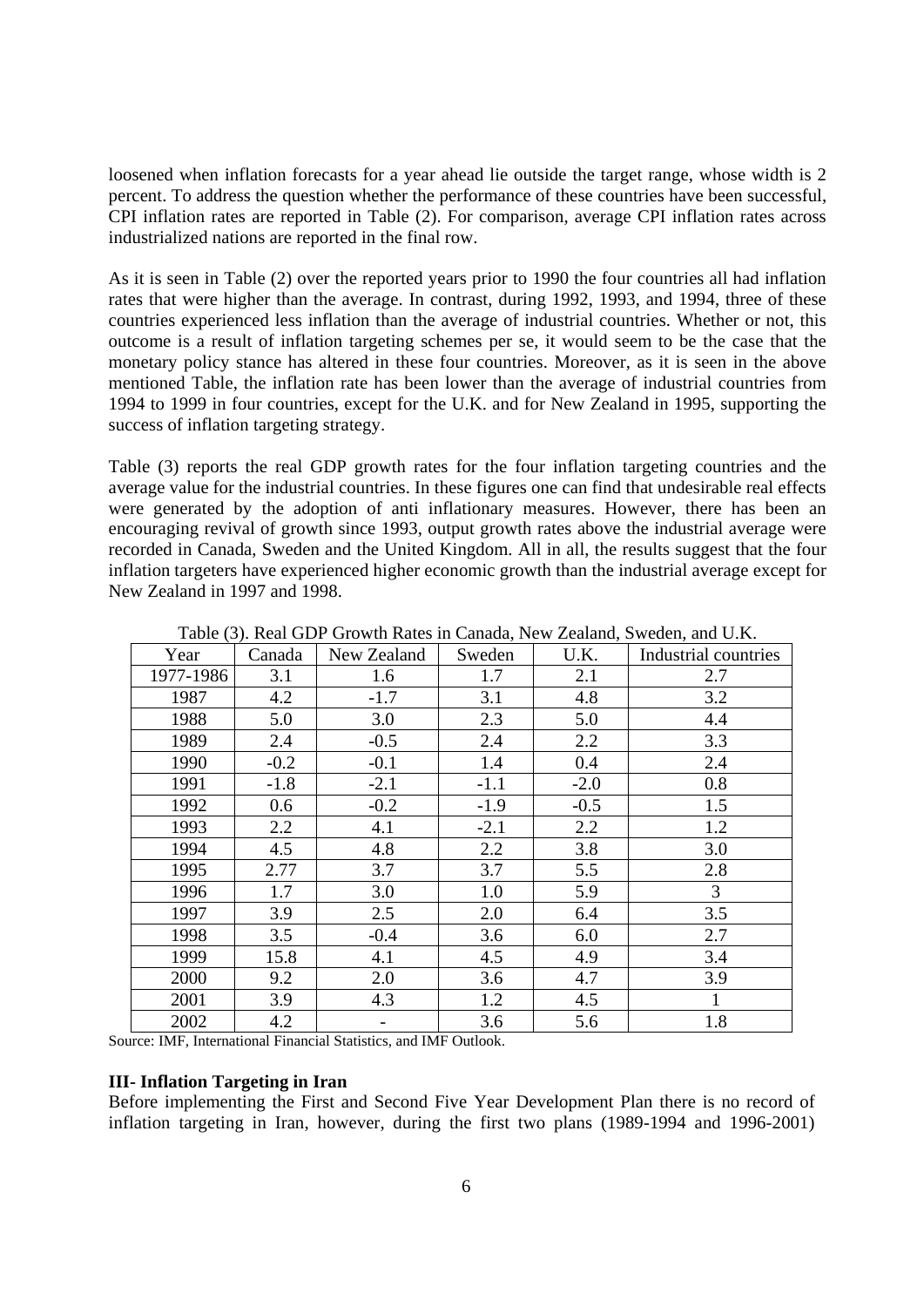inflation targets have been set within the plans. Though there are some similarities between inflation targeting in Iran and other countries, the targets stand at much higher levels in Iran compared with other countries. For instance, The Second Five Year Development Plan envisaged an inflation target of 12%, and the Third Development Plan targeted an inflation rate of 15%.

Indeed, to achieve the goals, monetary authorities need to implement all the monetary instruments effectively. However, in Iran, due to the lack of central bank independence and administrative regulatory monetary authorities have been being unable to use money market operations, discount rate, and the reserve requirement effectively. As a result, monetary authorities have not succeeded to achieve the goals, undermining the credibility of the policies.

The decomposition of monetary base in Iran, since the revolution (1978), reveals that the government debt to central bank has adversely affected the effectiveness of monetary instruments. On the other hand, the monetary instruments have been limited through the Islamic Banking Law approved in 1982. Indeed, under current circumstances the only means to control the money supply are through the reduction of government debt to the central bank and also increasing reserve requirement ratio. The legal framework for controlling government debt has been envisaged in the five year development plans and the budget laws. Accordingly, credit ceilings have been set with emphasize on the monetary authorities' responsibilities to react against any increase in the money supply.

Though the government deficit has been controlled according to the budget law and the plan, the foreign exchange obligation account<sup>5</sup> increased enormously during the past decade. The government used this account to service its foreign debts with the official exchange rate which has enlarged money supply, in turn. The major challenge that the government faces with is the lack of fiscal discipline, which in turn, may lead to the failure of inflation targeting as a framework for monetary policy. Indeed, the dominance of the fiscal sector on the monetary authorities has undermined the independence of the central bank, leaving small room for the success of inflation targeting strategy.

As the credit ceilings are determined for a financial year within the budget, they should be allocated on a monthly basis and announced to the banks. In case, there is a violation from the credit ceiling it should be adjusted within the next month. To achieve this goal the central bank needs to implement monetary instruments, forecast the monetary aggregates and find out the relationship between the general price level and the allocated credits. In doing so, the central bank needs a monetary model to evaluate the stance of monetary policy. Such a model will be presented in the next section to forecast the inflation rate and to evaluate the trade off between inflation targeting and the real output.

Most of the empirical studies that have been carried out for Iran (Komijani and Bidabad 1999) suggest that the supply side factors or cost-push inflation has lower effects on the CPI inflation than demand-push factors. Indeed, according to the empirical studies 99% of the changes in CPI in the long run can be explained by the money supply. In other words, these studies suggest that inflation in Iran is a monetary phenomenon. Therefore, the most appropriate way to control

<sup>&</sup>lt;sup>5</sup> Foreign exchange obligation account was established in 1993 to compensate the importers for the difference of the unified exchange rate with the nominal exchange rate.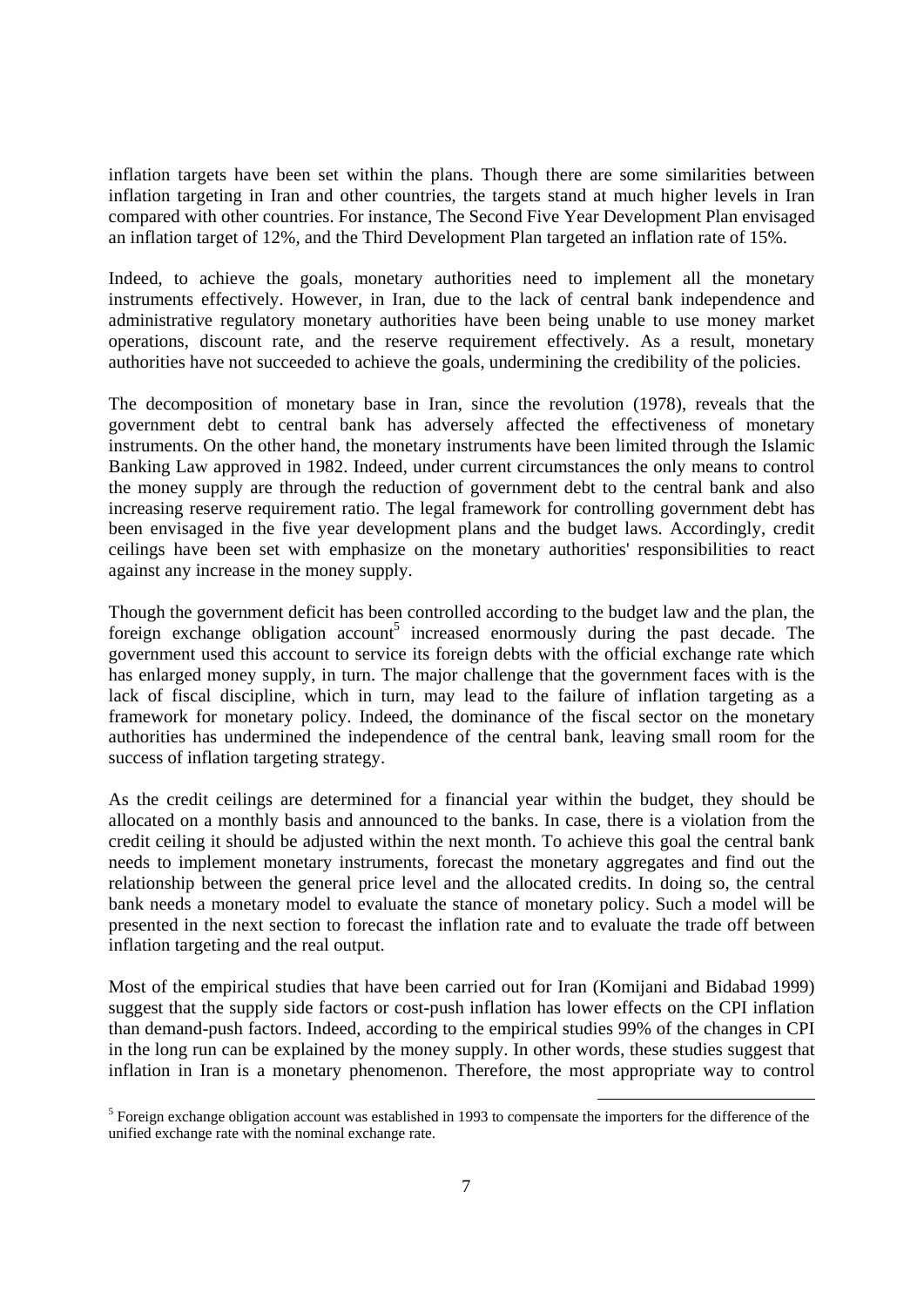inflation is through money supply. Moreover, monetary transmission mechanism on the real sector is trivial. Any change in the money supply has negligible effects on the interest rate and investment due to administered interest rates. All in all, one can argue that any decrease in the money supply will not affect real sector of the economy in the long-run.

Concerning the monetary policy stance, it has historically been dominated by fiscal policy. Therefore, inflation targeting will be a more appropriate instrument to conduct the monetary policy with consensus between the monetary authorities, government, and the public. Indeed, the pragmatic argument for inflation targeting begins with the proposition that, from a long-run point of view, monetary policy has a dominating influence on an economy's inflation rate and a negligible influence on its rate of unemployment and output. This proposition which is an interpretation of natural rate hypothesis is supported by the empirical results, as will be seen in the next section.

# **IV-Monetary model:**

The rational for inflation targeting emerges as the joint consequences of two lines of thoughts within the economics of monetary policy. First, because the central bank in effect has only one instrument at its disposal, the standard Tinbergen-Theil logic implies that it is possible to express the policy chosen at any time in terms of the intended outcome of any single economic magnitude that monetary policy affects: inflation, output, employment, the economy's foreign balance.

The second line of thought within the field that underlies the concept of inflation targeting is the Phelps-Friedman "natural rate" model of aggregate supply in the market for goods and services. Under most familiar version of the natural rate model, there exists a trade off between real outcomes like output and employment and nominal outcomes like inflation and prices. By contrast, in the long run there is no evidence to support such a trade off; long-run real outcomes depend on such real factors as endowments, technologies, and etc. In the long run, nominal magnitudes are subject to monetary influences. Indeed, aggregate shocks that move output and inflation in opposite directions create a trade off between output and inflation variability, forcing the central bankers to make a choice.

In this section we present a very simple monetary model according to monetarists view. The following flow chart presents the relationship between the main variables of the model. As it is seen, the liquidity is decomposed to the net domestic assets and net foreign assets of the banking system. The net foreign asset component is affected by the official exchange rate and the balance of payments. The net domestic assets consist of three components: private sector debt to the banking system, government debt to the banking system, and net of other assets. The private sector debt to the banking system is affected by gross domestic product (GDP). The government debt to the banking system is influenced by the government budget deficit and foreign exchange obligations account. The price level is defined as a function of liquidity. Change in GDP is affected by the balance of payments. The estimated results are presented in the following section and the econometric model is estimated by OLS technique. The sample period covers 1960- 2001. To avoid integration problems all level variables are used in their first differences.

# **List of variables:**

M2NFAE=Net foreign assets of the banking system (in billion dollars)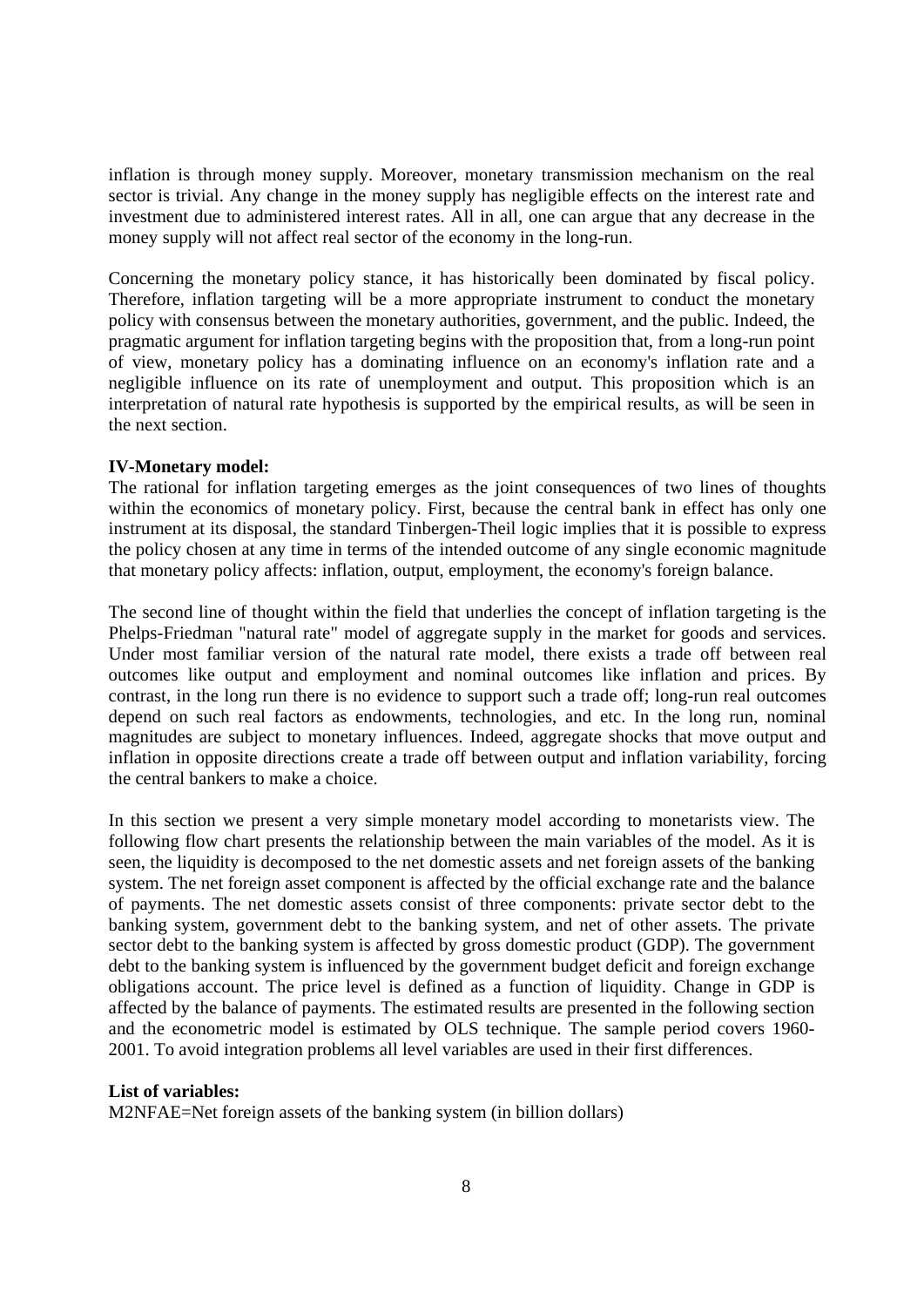M2NGV=Net government debt to the banking system (in billion Rials) M2LPV=Net Private sector debt to the banking system (in billion Rials) M2NW=Other assets of the banking system (in billion Rials) OBD=Government budget deficit (in billion Rials) BOP=Balance of payments (in million dollars) FEOA=Foreign exchange obligation account (in billion Rials) GDPV=Nominal GDP (in billion Rials) GDP=Gross Domestic Production at fixed prices of 1982 (in billion Rials) PGDP=GDP deflator (base year=1982)  $M2 =$  Liquidity (in billion Rials)  $E = Exchange$  rate D61 = Dummy variable, one for 1982 and zero otherwise D69 = Dummy variable, one for 1990 and zero otherwise D72 = Dummy variable, one for 1993 and zero otherwise D5873=Dummy variable, one for 1994-95 and zero otherwise  $D =$ Difference operator @Trend = Time trend



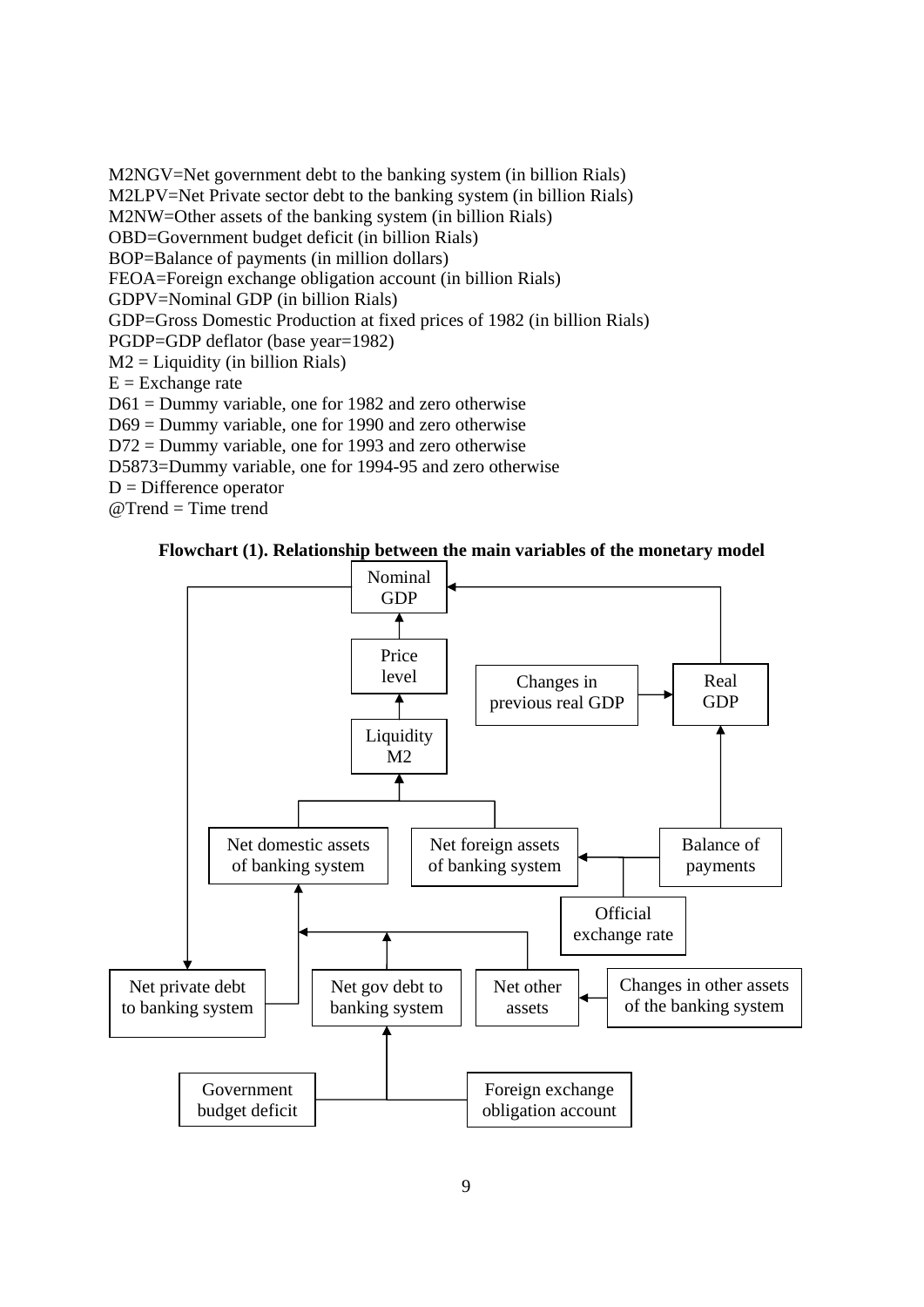The following system of equations was estimated.

```
D(M2NFAE) = C(11)*BOP/1000 + C(12)*D72 + C(13)*D69 + C(14)*D60 + c(15)*D7680D(M2NGV) = C(20) + C(21)^* OBD + C(22)^* OL + D(FEOA) + C(23)^* D79 + C(24)^* D80D(M2LPV) = C(31)^*D(GDPV) + C(32)^*D80D(M2NW) = C(41)*D7780+C(42)*D79+C(43)*D80+C(44)*@TRENDD(PGDP) = C(51)*D(M2) + C(52)*D80D(GDP) =C(60)+C(61)*BOP/1000+ C(62)*D(GDP(-1))+C(63)*D5659 +C(64)*D65 
+C(65)*D55M2 = M2NFAE * E + (M2NGV + M2LPV + M2NW)GDPV = GDP * PGDP
```
======================================================

System: SYS\_INF Estimation Method: Least Squares Date: 12/03/03 Time: 15:57 Sample: 1339 1380 Included observations: 42 Total system (unbalanced) observations 251

|       | Coefficient |                            | Std. Error t-Statistic Prob.        |        |  |
|-------|-------------|----------------------------|-------------------------------------|--------|--|
| C(11) |             |                            | 0.914673 0.097201 9.410124 0.0000   |        |  |
| C(12) |             |                            | -21.40064 1.346235 -15.89666 0.0000 |        |  |
| C(13) |             |                            | 9.443943 1.346362 7.014414          | 0.0000 |  |
| C(14) |             |                            | 5.263224 1.367823 3.847885          | 0.0002 |  |
| C(15) |             |                            | $-2.368778$ 0.621046 $-3.814173$    | 0.0002 |  |
| C(20) |             |                            | $-274.1686$ 167.8247 $-1.633661$    | 0.1037 |  |
| C(21) | 1.257852    |                            | 0.055344 22.72777                   | 0.0000 |  |
| C(22) | 0.219124    |                            | 0.027767 7.891556                   | 0.0000 |  |
| C(23) |             |                            | $-14060.40$ 975.8079 $-14.40899$    | 0.0000 |  |
| C(24) | 11626.61    |                            | 962.0447 12.08531                   | 0.0000 |  |
| C(31) |             |                            | 0.309446 0.012301 25.15634          | 0.0000 |  |
| C(32) |             |                            | 33424.48 2846.179 11.74363          | 0.0000 |  |
| C(41) |             |                            | -12933.99 598.0382 -21.62736        | 0.0000 |  |
| C(42) |             |                            | 29662.57 960.1021 30.89523          | 0.0000 |  |
| C(43) | 4877.350    | 960.1694                   | 5.079677                            | 0.0000 |  |
| C(44) | $-15.28007$ |                            | 5.684013 -2.688254                  | 0.0077 |  |
| C(51) | 7.03E-06    | 2.96E-07                   | 23.79357                            | 0.0000 |  |
| C(52) | $-0.294803$ |                            | 0.032899 -8.960742                  | 0.0000 |  |
| C(60) | 6249.474    | 1531.646                   | 4.080234                            | 0.0001 |  |
| C(61) |             | 1354.759 568.7077 2.382171 |                                     | 0.0180 |  |
| C(62) |             |                            | 0.368434 0.093348 3.946897          | 0.0001 |  |
| C(63) |             |                            | -23153.95 4256.940 -5.439107        | 0.0000 |  |
| C(64) |             |                            | -26557.75 8121.092 -3.270219        | 0.0012 |  |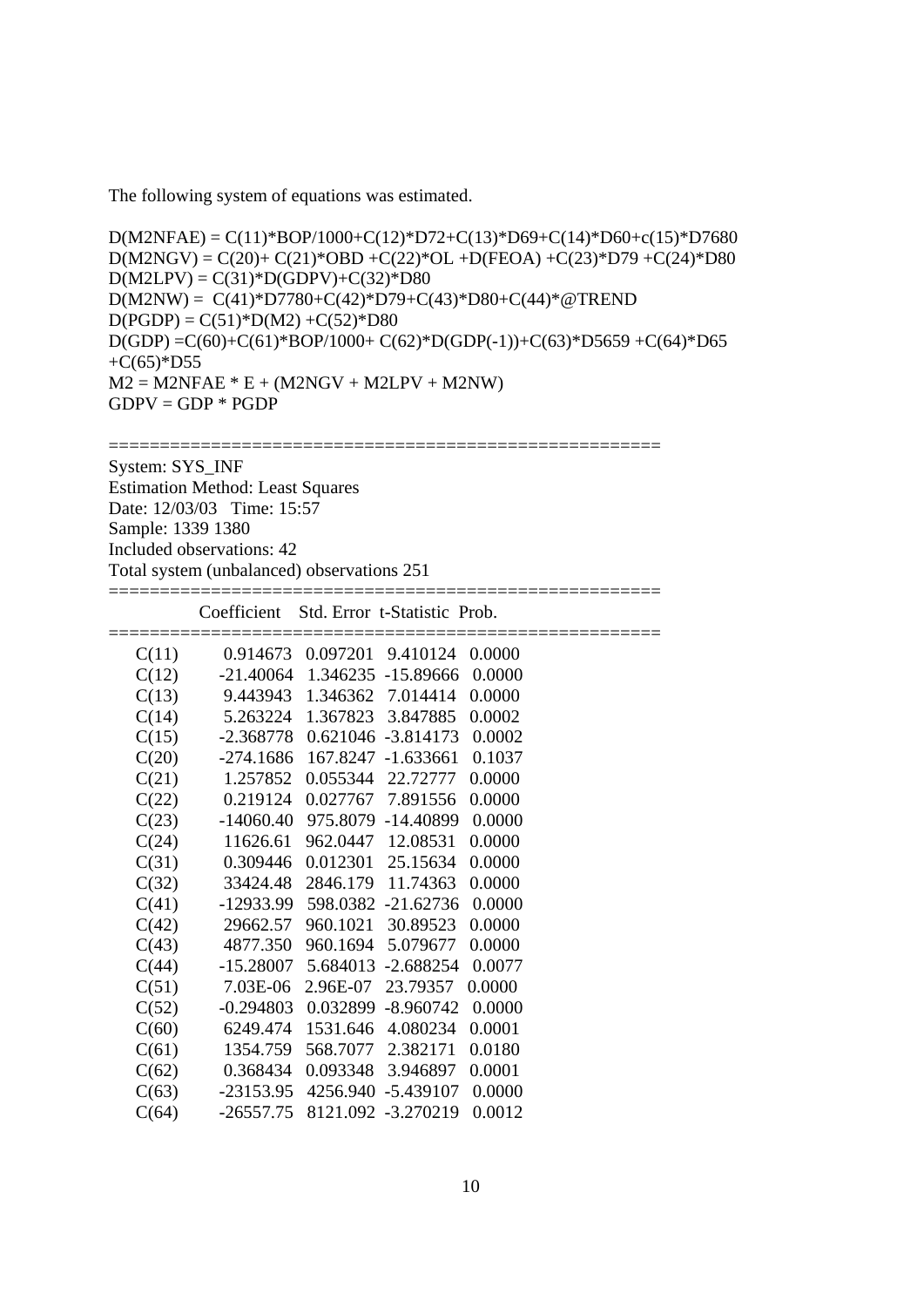# ====================================================== Determinant residual covariance 5.51E+22 ====================================================== Equation:  $D(M2NFAE) = C(11)*BOP/1000 + C(12)*D72 + C(13)*D69$  +C(14)\*D60+C(15)\*D7680 Observations: 42 R-squared 0.913271 Mean dependent var 0.132592 Adjusted R-squared 0.903895 S.D. dependent var 4.341973 S.E. of regression 1.346047 Sum squared resid 67.03814 Durbin-Watson stat 2.147208 Equation:  $D(M2NGV) = C(20) + C(21)^* OBD + C(22)^* OL + D(FEOA) + C(23)$  \*D79+C(24)\*D80 Observations: 42 R-squared 0.971197 Mean dependent var 2320.165 Adjusted R-squared 0.968084 S.D. dependent var 5260.589 S.E. of regression 939.8117 Sum squared resid 32680103 Durbin-Watson stat 2.238885 Equation:  $D(M2LPV) = C(31)^*D(GDPV) + C(32)^*D80$ Observations: 42 R-squared 0.960945 Mean dependent var 5773.873 Adjusted R-squared 0.959969 S.D. dependent var 13071.46 S.E. of regression 2615.321 Sum squared resid 2.74E+08 Durbin-Watson stat 1.049681 Equation:  $D(M2NW) = C(41)*D7780+C(42)*D79+C(43)*D80+C(44)$  \*@TREND Observations: 42 R-squared 0.967070 Mean dependent var-692.9867 Adjusted R-squared 0.964470 S.D. dependent var 4158.716 S.E. of regression 783.8891 Sum squared resid 23350323 Durbin-Watson stat 3.436861 Equation:  $D(PGDP) = C(51)^*D(M2) + C(52)^*D80$ Observations: 42 R-squared 0.923764 Mean dependent var 0.047743 Adjusted R-squared 0.921858 S.D. dependent var 0.089887 S.E. of regression 0.025127 Sum squared resid 0.025254 Durbin-Watson stat 2.826425 Equation:  $D(GDP) = C(60) + C(61) * BOP/1000 + C(62) * D(GDP(-1)) + C(63)$  \*D5659+C(64)\*D65+C(65)\*D55 Observations: 41 R-squared 0.706315 Mean dependent var 6893.122 Adjusted R-squared 0.664359 S.D. dependent var 13732.14 S.E. of regression 7955.646 Sum squared resid 2.22E+09 Durbin-Watson stat 1.521260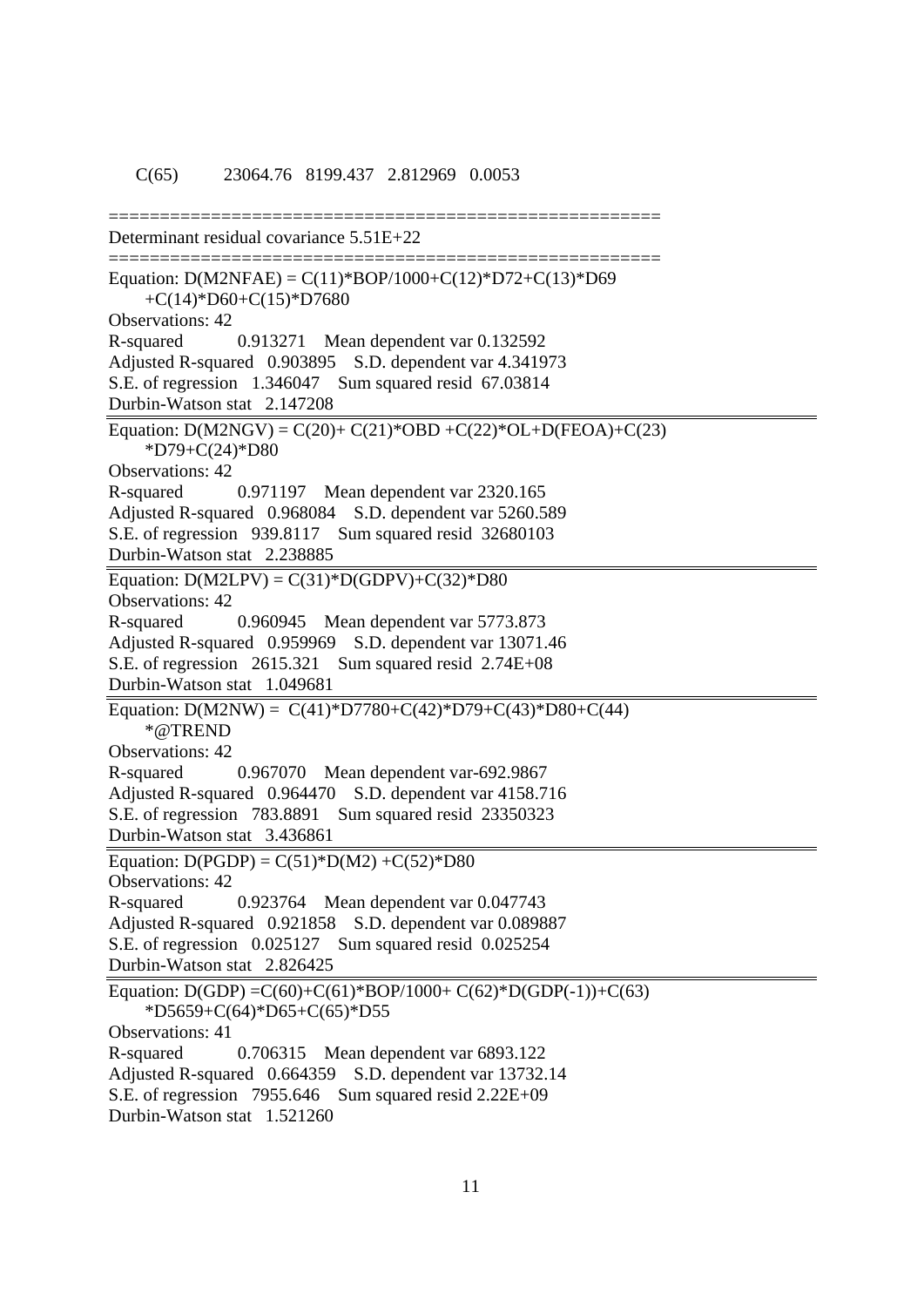

Graph 1 Plot of residuals of estimated equations

======================================================

As it is seen in the estimated results the net foreign assets of the banking system has a positive significant relationship with the balance of payments. The coefficient on  $C(21)$  is positive and significant, supporting a positive link between the government budget deficit and the government debt to the banking system. The coefficient on  $C(22)$  is also positive and significant, representing a relationship between the obligation loans and the government debt to the banking system.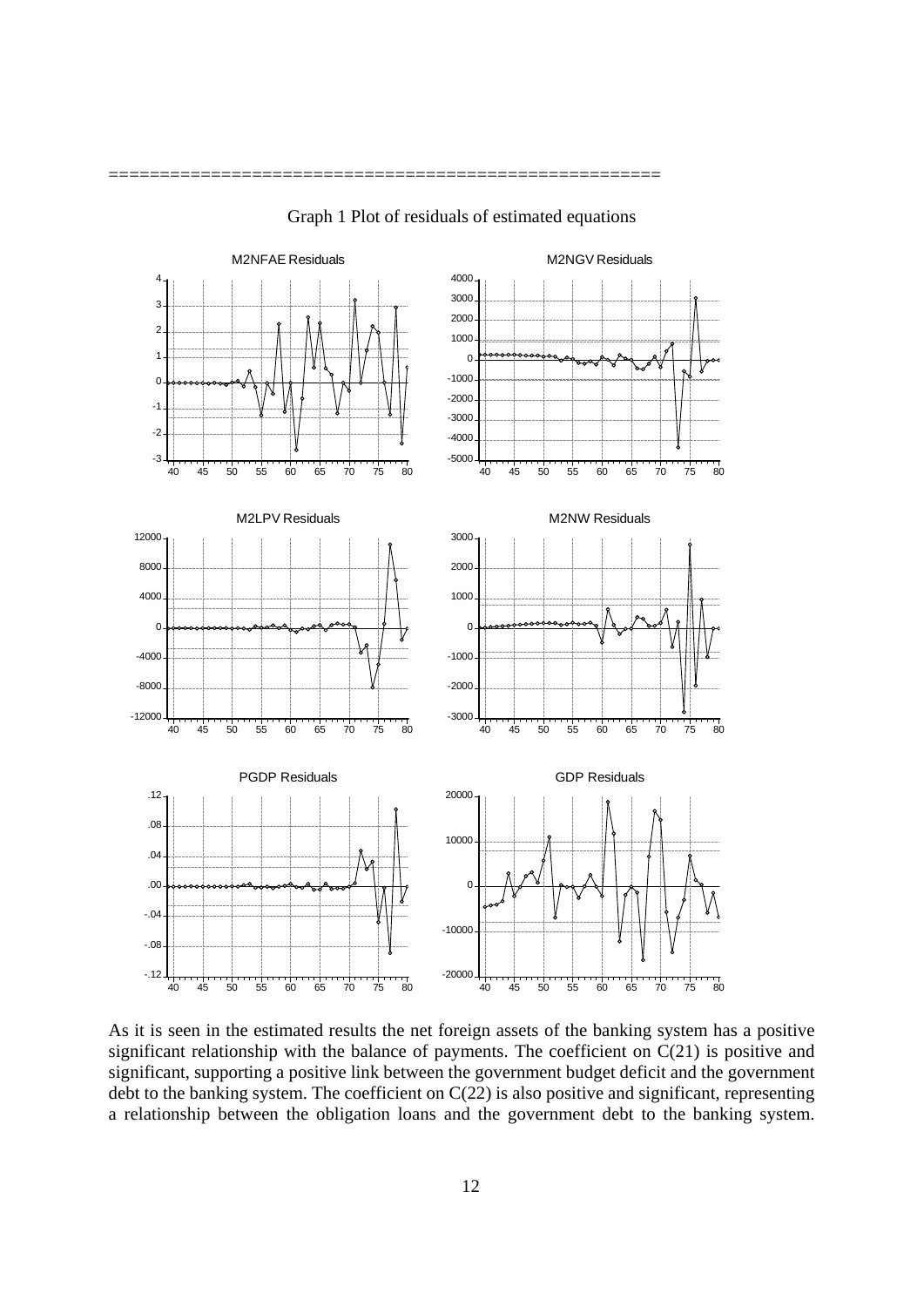Interestingly enough, foreign exchange obligation account has a one to one relationship with the net government debt to the banking system.

Equation (5) suggests that nominal GDP is positively and significantly related to the liquidity, supporting the monetarists view. In other words, any change in the money supply will affect the nominal GDP. In addition, net private sector debt to the banking system is positively and significantly correlated with nominal GDP. Equation (6) suggests that real GDP at fixed prices is positively and significantly related to BOP.

To evaluate the performance of the model, we solved the whole system for the whole ex-post sample period through dynamic simulation. The Graph 2 plots the actual value of the endogenous variables versus their simulated values. The 8 plots of the Graph 1 show the high dynamic response and credibility of the model to build simulated series as near as actual series with concordance of turning points.



Graph 2 Simulated versus actual values of the endogenous variables in dynamic solution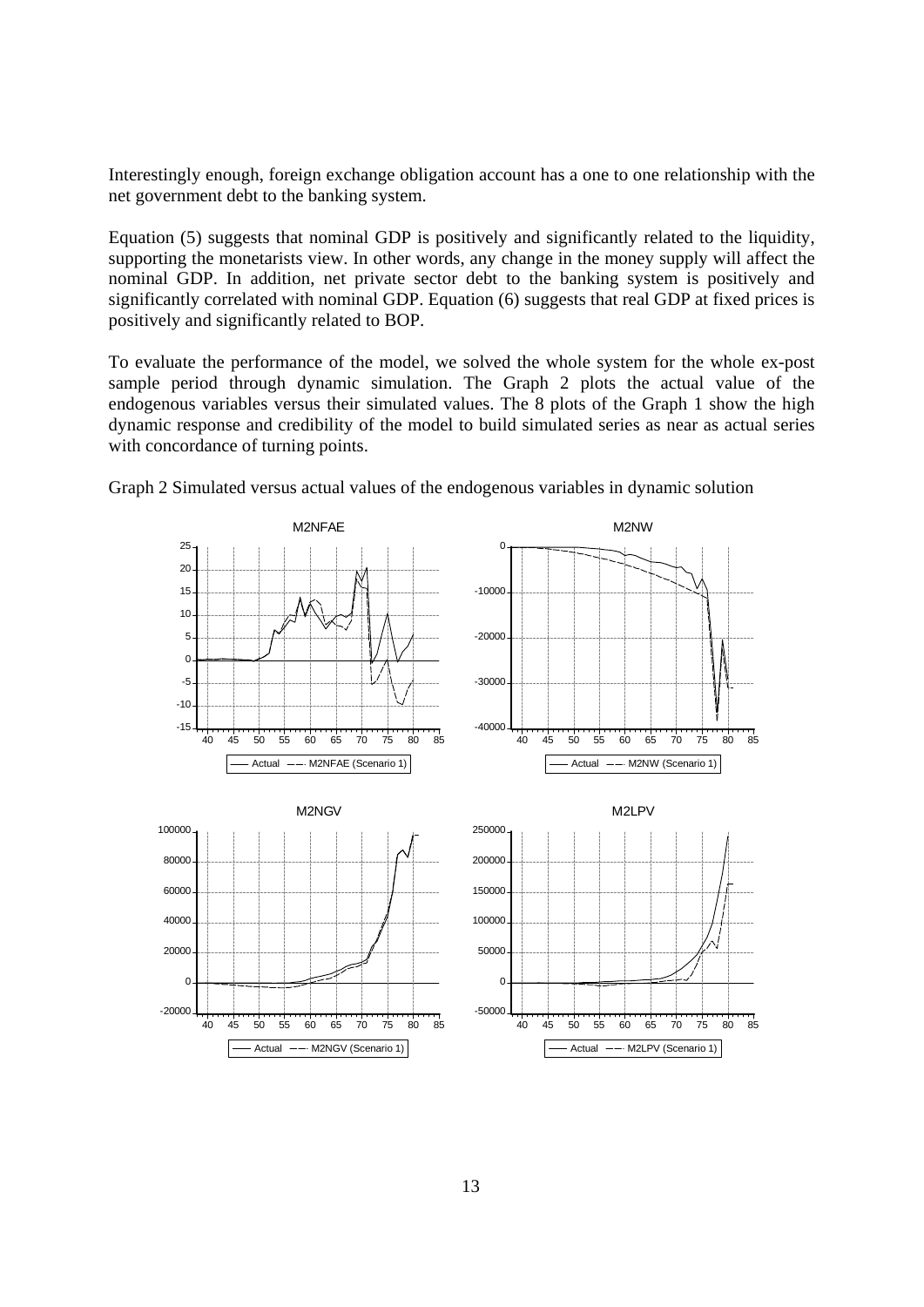

Graph 2 (Cont.) Simulated versus actual values of the endogenous variables in dynamic solution

# **V- Conclusion**:

As the estimated results in the previous section suggest inflation targeting in Iran does not affect the real output in the long run. Indeed, monetary transmission policy affects the general price level, leaving trivial effects on the real output. Therefore, one can argue that there is no trade off between inflation targeting and the real output, supporting the notion of the natural rate hypothesis.

One of the main finding of this study is that major problem in achieving inflation targets in the Iranian economy is the lack of transparency and credibility of the target due to fiscal situation, institutional set up for the monetary policy, and ineffectiveness of monetary instruments. Indeed, as the experiences of other countries suggest fiscal discipline has a crucial role in the success of inflation targeting.

Moreover, inflation target lacks credibility in Iran, in the sense that inflation expectations exceed the target range. Reduction of the real budget deficit through reducing the foreign exchange obligation account might restore the credibility of the government and monetary authorities.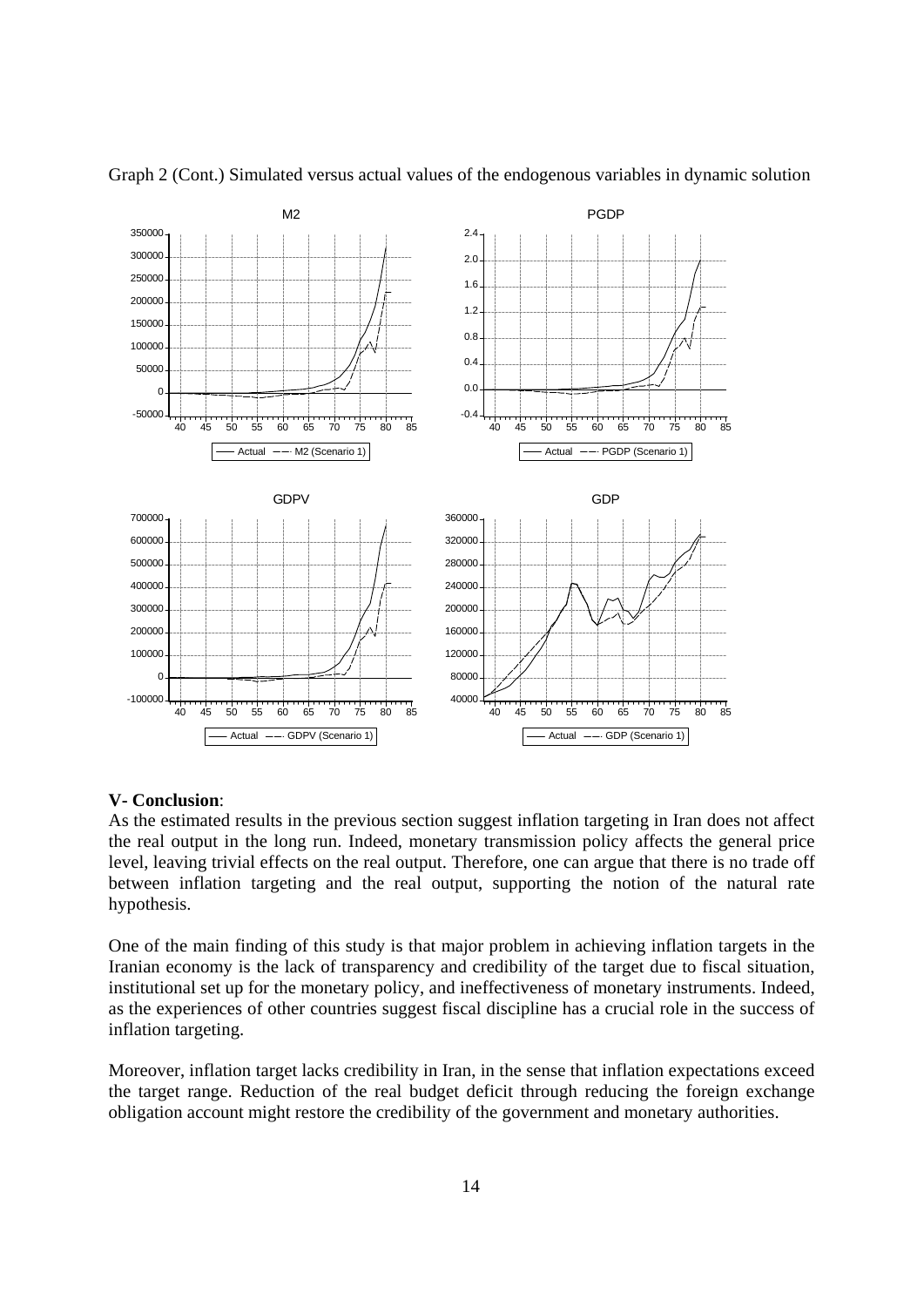Imperfect credibility has several detrimental consequences. First, imperfect credibility makes it more costly and more difficult to achieve the target. Monetary policy has to be more contractionary to counter the inflationary impulses that inflation expectation causes.

Second, imperfect credibility most likely allows less scope for short-run stabilization of unemployment. Any attempt to temporarily pursue a more expansionary policy in order to reduce a temporarily high unemployment will probably be interpreted as increased tolerance towards medium and long run inflation, and hence induce a further fall in an already low credibility, with increased inflation expectations and increased medium and long-term interest rates, as a result. The increased inflation expectation is also likely to result in faster nominal wage and price adjustment, which reduces the real effect of a given monetary expansion.

Indeed, the government and the parliament in their attempts to expand the credibility of the system should reduce their incentives to create inflation by strengthening price stability as a goal for monetary policy. In doing so, the government and the parliament can achieve fiscal consolidation by eliminating partial de-indexing of expenditures and taxes. The most crucial challenge that the central bank should overcome is to remedy the credibility problem through pursuing a monetary policy that fulfills the inflation targets. The central bank can increase its commitment by a policy statement that clarifies that inflation targets will be strictly in effect for the whole third plan.

# **References:**

Ball Laurence, and Niamh Sheridan "Does Inflation Targeting Matter?" NBER, working paper 9577, March 2003.

Bernanke, B.S. and F.S. Mishkin," Inflation Targeting: A New Framework for Monetary Policy, Journal of Economic perspectives, 1997.

Bernanke Ben S., Laubach, Thomas, Mishkin Fredric S. and Posen Adam S. " Inflation Targeting: Lessons from the International Experience. Princeton, NJ: Princeton University Press.

Bidabad, Bijan, Analysis of built models for appropriate monetary policy for economic stabilization in Iran, Parliament and Research, Journal of Research Center of the Iran's Parliament, No. 9,  $2^{nd}$  year, pp. 59-95, Tehran, Iran, 1994. http://www.bidabad.com/doc/siyasathaye-pooli-banameh-dovom.pdf

Bidabad, Bijan, M.J. Mojarrad, The inflation targeting policy for Iran. Proceeding of the  $6<sup>th</sup>$ conference of monetary and exchange rate policies, Monetary and Banking Research Academy, Central Bank of Iran, pp. 21-57, 1996. Some parts of it reprinted under the titles: "Price control by inflation targeting" and "Experience of some countries on inflation targeting policy"; Tazehaye Eghtesad, the monthly review of science, economic and banking, pp. 10-14. 22-27, no. 79, August 1999. Monetary and Banking Research Academy, Central Bank of Iran. http://www.bidabad.com/doc/hadafgozari-tavarom.pdf

Cechetti S, and M. Ehrmann "Does Inflation Targeting Increase Output Volatility? An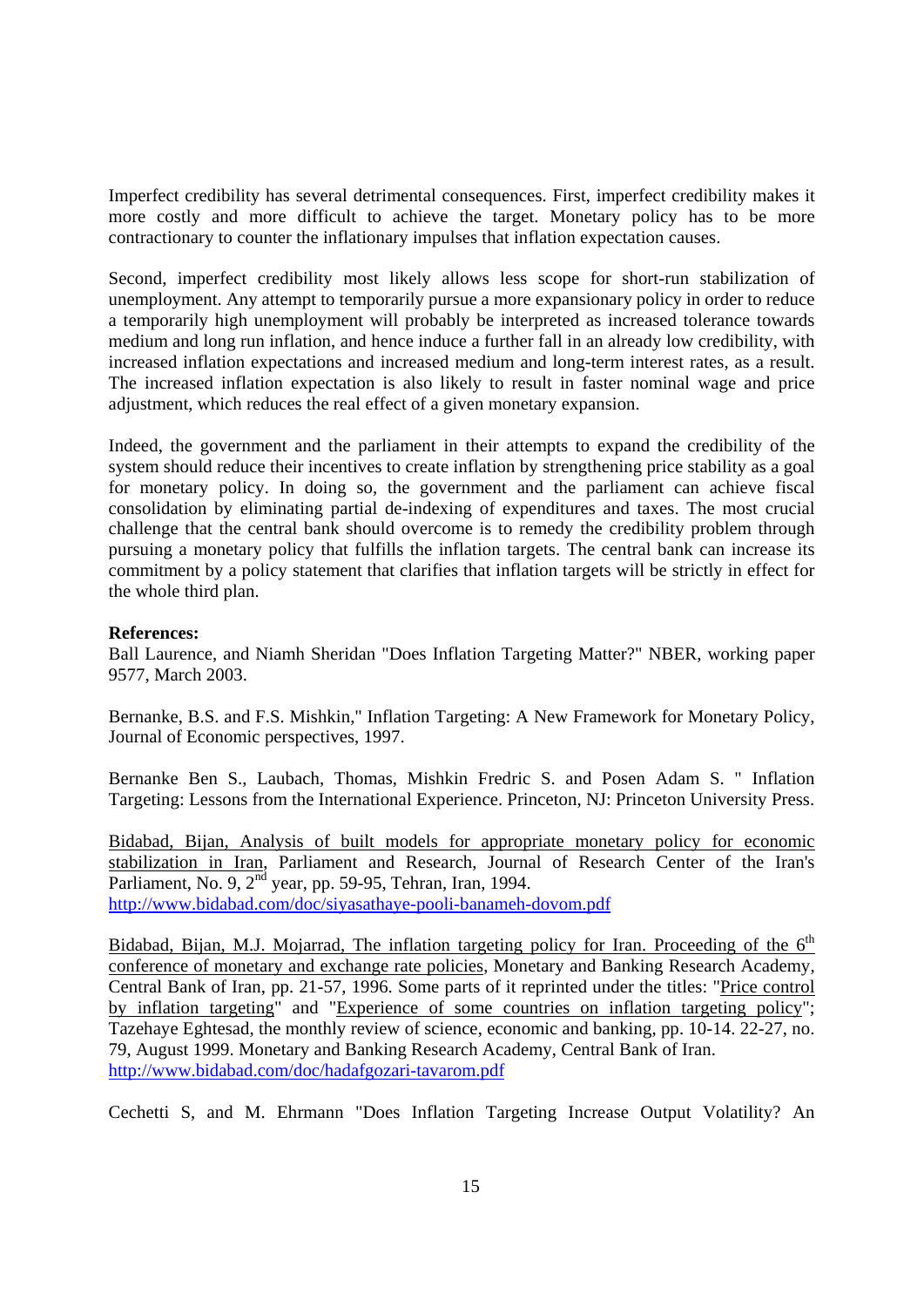International Comparison of Policymakers preferences and Outcomes", Central Bank of Chile, working paper 69, April 2000. http://www.bcentral.c1/Estudios/DTBC/69/dtbc69.pdf

Cecchetti Stephen G. and Junhan Kim, "Inflation Targeting, Price-Path Targeting and Output Variability", NBER working paper 9672, May 2003.

Christiano, Lawrence J., Martin Eichenbaum and Charles L. Evans, "Identification of the Effects of Monetary Policy Shocks," in M.I. Blejer et al. eds, Financial Factors in Economic Stabilization and Growth. New York, Cambridge University Press, 1996.

Ditmar R., Gavin, W.T, and F.E. kydland "What Do New-Keynesian Phillips Curves Imply for Price Level targeting, Review, Federal reserve Bank of St. Louis 2000.

Estrella Arturo and Frederic S. Mishkin "Is There a Role for Monetary Aggregates in the Conduct of Monetary Policy", Journal of Monetary Economics, October 1997. Feldstein, M. "The Costs and benefits of Price Stability", NBER working paper 6200, September 1997.

Friedman, Benjamin M., "The Use and Meaning of Words in Central Banking: Inflation Targeting, Credibility, and Transparency, NBER working paper 8972, June 2002.

Jonas. Jiri, and Frederic S. Mishkin "Inflation Targeting in Transition Countries: Experience and Prospects, NBER working paper 9667, April 2003.

King, M., "Challenges for Monetary Policy: New and Old", in New Challenges for Monetary Policy, Federal Reserve Bank of Kansas City, Kansas City, Missouri, 1999.

Komijani, A; Bijan Bidabad, Appropriate monetary policy for economic stabilization in Iran. Research project no. 111. Ministry of Finance and Economic Affairs, Deputy of Economic Affairs, Tehran, Iran, Phase I, 1992. Reprinted (book) by Deputy of Economic Affairs, Ministry of Finance and Economic Affairs, 1994. Reprinted in Economic Journal, Deputy of Economic Affairs, Ministry of Finance and Economic Affairs, vol. 4, pp. 2-14, vol. 5 pp. 2-12, vol. 6, pp. 2- 9, vol. 7 pp. 2-7, 1996. http://www.bidabad.com/doc/siyasathayepooli-vol1.pdf

Komijani, A; Bijan Bidabad, Appropriate monetary and exchange rate policy for economic stabilization in Iran (emphasizing adjustment policies), Deputy of Economic Affairs, Ministry of Finance and Economic Affairs, Tehran, Iran, Phase II, 1993. Reprinted (book) by Deputy of Economic Affairs, Ministry of Finance and Economic Affairs, 1996. http://www.bidabad.com/doc/siyasathaye-pooli-vol2.pdf

Masson Paul, R., Savastano, Miguel A. and Sharma Sunil. "The Scope for Inflation Targeting in Developing Countries, IMF working paper 130, October 1997.

McCallum Bennett T., "Inflation Targeting in Canada, New Zealand, Sweden, The United Kingdom, And In General", NBER working paper 5579, May 1996.